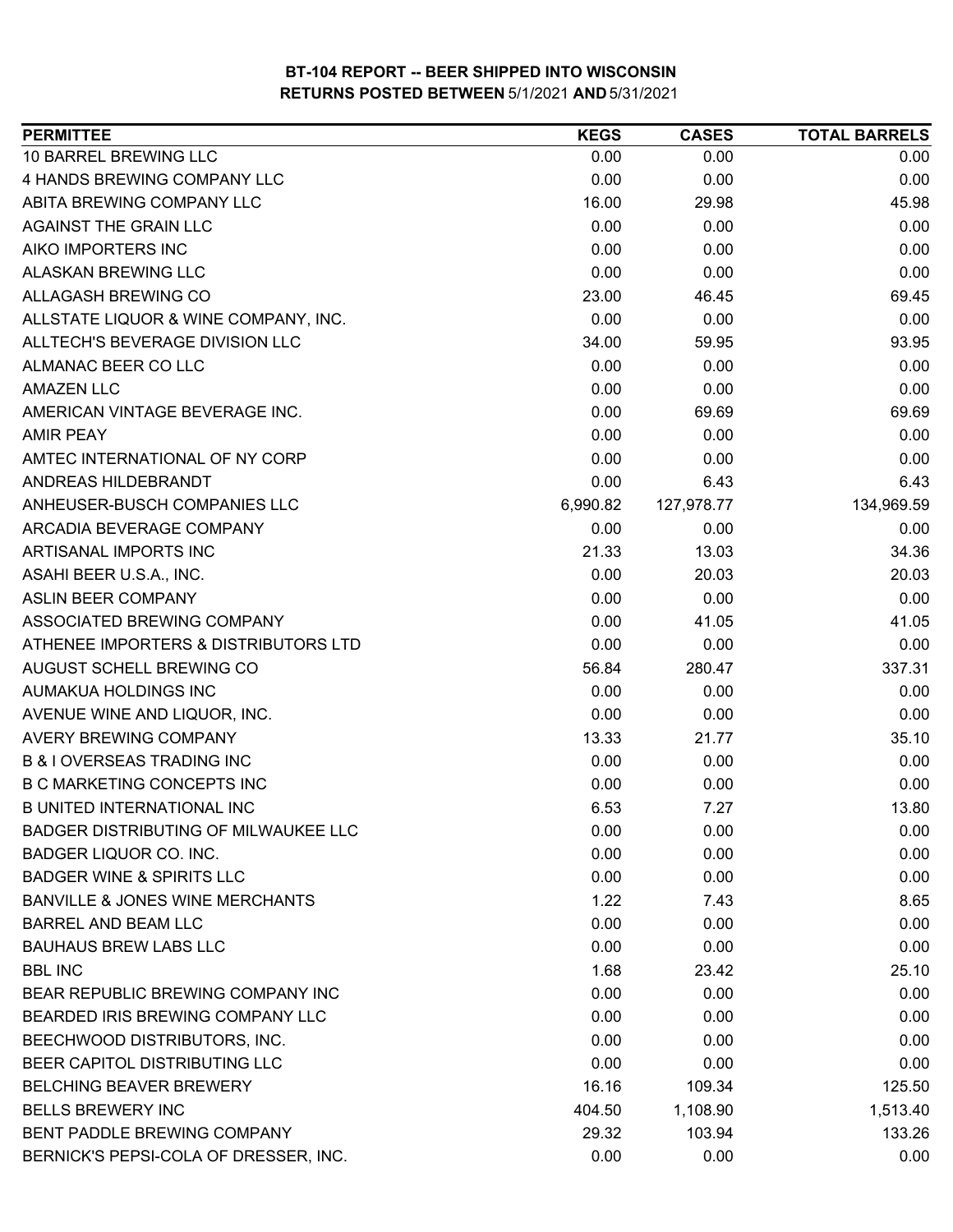| <b>PERMITTEE</b>                        | <b>KEGS</b> | <b>CASES</b> | <b>TOTAL BARRELS</b> |
|-----------------------------------------|-------------|--------------|----------------------|
| <b>BIG SKY BREWING CO</b>               | 24.00       | 19.97        | 43.97                |
| <b>BILL'S DISTRIBUTING, LTD.</b>        | 0.00        | 0.00         | 0.00                 |
| <b>BINDING BRAUEREI USA INC</b>         | 15.34       | 270.17       | 285.51               |
| <b>BLACK LIST BEER LLC</b>              | 0.00        | 8.97         | 8.97                 |
| <b>BLACKROCKS BREWERY LLC</b>           | 1.83        | 23.03        | 24.86                |
| <b>BLACKSTACK BREWING INC</b>           | 0.00        | 0.00         | 0.00                 |
| BLUE POINT BREWING COMPANY INC          | 0.00        | 0.00         | 0.00                 |
| <b>BLUME BRAUHAUS LLC</b>               | 0.00        | 0.87         | 0.87                 |
| <b>BOSTON BEER CORPORATION</b>          | 378.83      | 14,549.56    | 14,928.39            |
| BRASS FOUNDRY BREWING CO.               | 0.00        | 0.00         | 0.00                 |
| BRAU BROTHERS BREWING COMPANY, LLC      | 0.00        | 0.00         | 0.00                 |
| BREAKTHRU BEVERAGE GROUP LLC            | 0.00        | 0.00         | 0.00                 |
| BREAKTHRU BEVERAGE GROUP LLC            | 0.00        | 0.00         | 0.00                 |
| BRECKENRIDGE BREWERY LLC                | 0.00        | 0.00         | 0.00                 |
| <b>BREWDOG BREWING COMPANY LLC</b>      | 9.67        | 41.73        | 51.40                |
| <b>BROWN-FORMAN CORPORATION</b>         | 0.00        | 0.00         | 0.00                 |
| <b>BUFFALO CREEK BREWING LLC</b>        | 0.00        | 0.00         | 0.00                 |
| C.J.W., INC.                            | 0.00        | 0.00         | 0.00                 |
| CANAL STREET BREWING CO LLC             | 156.00      | 399.34       | 555.34               |
| CANARCHY HOLDING CO LLC                 | 26.67       | 129.05       | 155.72               |
| CAPITOL-HUSTING COMPANY, INC.           | 0.00        | 0.00         | 0.00                 |
| CARRIAGE HOUSE IMPORTS, LTD.            | 0.00        | 206.61       | 206.61               |
| CASCADE BREWING COMPANY LLC             | 0.00        | 0.00         | 0.00                 |
| CENTRAL BEER IMPORT & EXPORT INC        | 0.00        | 0.00         | 0.00                 |
| <b>CHAD YAKOBSON</b>                    | 0.00        | 0.00         | 0.00                 |
| CHAS A BERNICK INC                      | 0.00        | 0.00         | 0.00                 |
| <b>CHATHAM IMPORTS INC</b>              | 0.00        | 0.00         | 0.00                 |
| CHICAGO BREW WERKS INC                  | 0.00        | 0.00         | 0.00                 |
| <b>CHRIS MICHNER</b>                    | 11.83       | 33.39        | 45.22                |
| CITY BREWING COMPANY, LLC               | 0.00        | 0.00         | 0.00                 |
| <b>COLLECTIVE ARTS USA LTD</b>          | 16.50       | 20.09        | 36.59                |
| CORONADO BREWING COMPANY INC            | 3.52        | 11.60        | 15.12                |
| <b>CRACOVIA BRANDS INC</b>              | 0.00        | 0.00         | 0.00                 |
| CRAFT BREW ALLIANCE INC                 | 0.00        | 0.00         | 0.00                 |
| <b>CRAFT REVOLUTION LLC</b>             | 7.00        | 45.58        | 52.58                |
| <b>CRAFT REVOLUTION LLC</b>             | 0.00        | 37.89        | 37.89                |
| <b>CRAZY MOUNTAIN BREWING COMPANY</b>   | 29.03       | 0.00         | 29.03                |
| <b>CROOK &amp; MARKER LLC</b>           | 0.00        | 1,760.73     | 1,760.73             |
| <b>CROWN IMPORTS LLC</b>                | 430.50      | 17,831.40    | 18,261.90            |
| <b>CUSTOM CALIFORNIA CRAFT BEER LLC</b> | 0.00        | 0.00         | 0.00                 |
| D&V INTERNATIONAL INC                   | 0.00        | 0.00         | 0.00                 |
| DANGEROUS MAN BREWING COMPANY LLC       | 0.00        | 0.00         | 0.00                 |
| <b>DANNY RAKOVIC</b>                    | 0.00        | 0.00         | 0.00                 |
| DE PERE LIQUOR CO LLC                   | 0.00        | 0.00         | 0.00                 |
| DEAN DISTRIBUTING, INC.                 | 0.00        | 0.00         | 0.00                 |
|                                         |             |              |                      |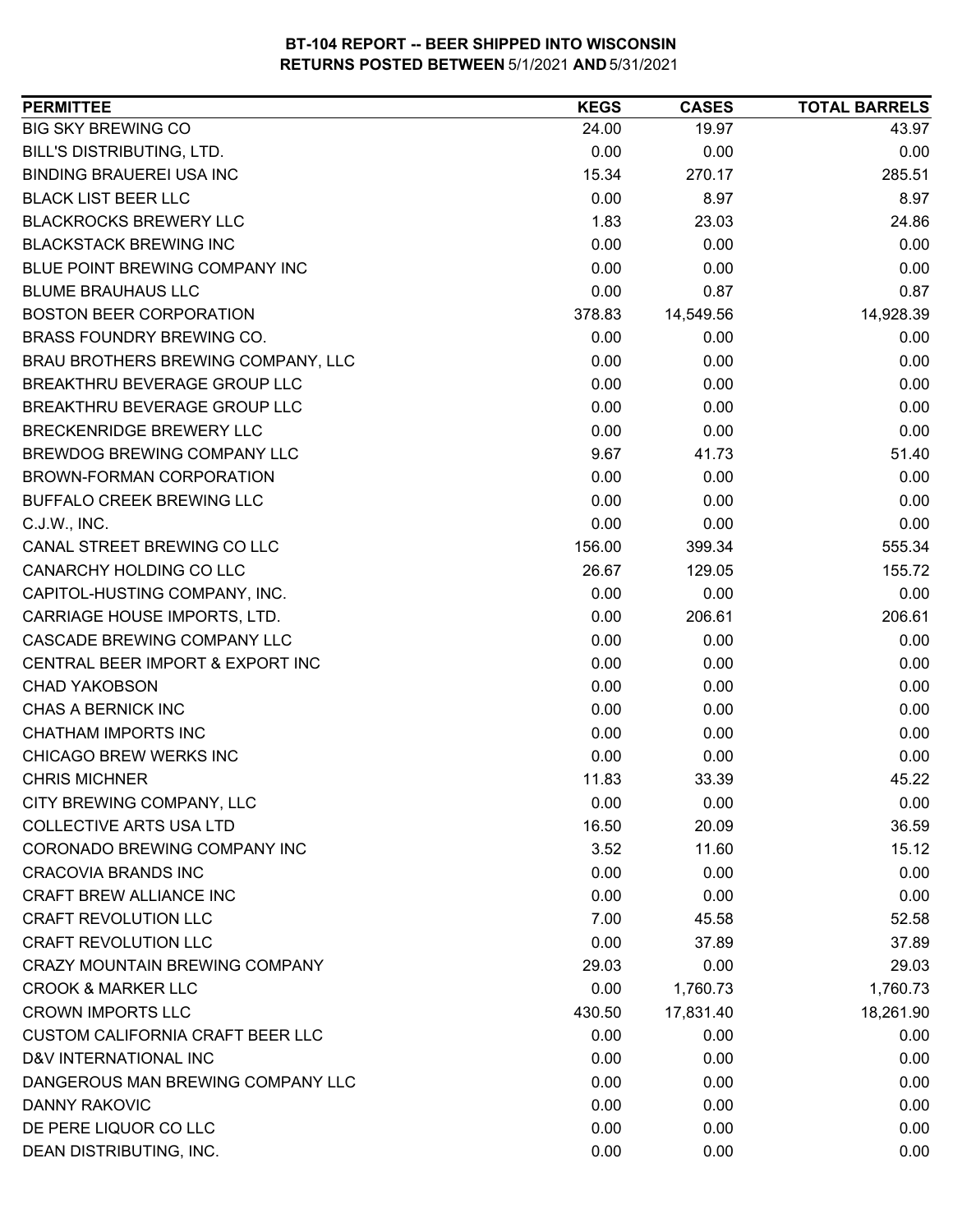| 0.00<br>0.00<br>0.00<br>267.41<br>70.27<br>197.14<br>0.00<br>14.52<br>14.52<br>6,214.67<br>531.79<br>5,682.88<br>0.00<br>0.00<br>0.00<br>0.00<br>0.00<br>0.00<br>258.38<br>305.23<br>46.85<br>0.00<br>0.00<br>0.00<br>0.00<br>0.00<br>0.00<br>7.54<br>113.24<br>105.70<br>206.42<br>13.18<br>193.24<br>33.34<br>6.00<br>27.34<br>0.00<br>7.82<br>7.82<br>0.00<br>0.00<br>0.00<br>0.00<br>20.12<br>20.12<br>0.00<br>0.00<br>0.00<br>0.00<br>0.00<br>0.00<br>0.00<br>0.00<br>0.00<br>0.00<br>17.86<br>17.86<br>0.00<br>0.00<br>0.00<br>13.90<br>0.00<br>13.90<br>4.36<br>18.64<br>14.28<br>0.00<br>0.00<br>0.00<br>65.40<br>19.67<br>45.73<br>0.00<br>0.00<br>0.00<br>46.16<br>0.00<br>46.16<br>0.00<br>0.00<br>0.00<br>0.00<br>0.00<br>0.00<br>0.00<br>0.00<br>0.00<br>0.00<br>0.00<br>0.00<br>0.00<br>0.00<br>0.00<br>0.00<br>0.00<br>0.00<br>0.00<br>0.00<br>0.00<br>0.00<br>0.00<br>0.00<br>0.00<br>0.00<br>0.00<br>0.00<br>0.00<br>0.00<br>0.00<br>0.00<br>0.00<br>0.00<br>0.00<br>0.00<br>0.00<br>176.57<br>176.57<br>0.00<br>0.00<br>0.00<br>0.00<br>0.00<br>0.00<br>0.00<br>0.00<br>0.00<br>0.00<br>0.00<br>0.00<br>0.00<br>0.00<br>0.00 | <b>PERMITTEE</b>                           | <b>KEGS</b> | <b>CASES</b> | <b>TOTAL BARRELS</b> |
|------------------------------------------------------------------------------------------------------------------------------------------------------------------------------------------------------------------------------------------------------------------------------------------------------------------------------------------------------------------------------------------------------------------------------------------------------------------------------------------------------------------------------------------------------------------------------------------------------------------------------------------------------------------------------------------------------------------------------------------------------------------------------------------------------------------------------------------------------------------------------------------------------------------------------------------------------------------------------------------------------------------------------------------------------------------------------------------------------------------------------------------------|--------------------------------------------|-------------|--------------|----------------------|
|                                                                                                                                                                                                                                                                                                                                                                                                                                                                                                                                                                                                                                                                                                                                                                                                                                                                                                                                                                                                                                                                                                                                                | DEAN DISTRIBUTING, INC.                    |             |              |                      |
|                                                                                                                                                                                                                                                                                                                                                                                                                                                                                                                                                                                                                                                                                                                                                                                                                                                                                                                                                                                                                                                                                                                                                | DESCHUTES BREWERY INC                      |             |              |                      |
|                                                                                                                                                                                                                                                                                                                                                                                                                                                                                                                                                                                                                                                                                                                                                                                                                                                                                                                                                                                                                                                                                                                                                | <b>DESTIHL HOLDINGS LLC</b>                |             |              |                      |
|                                                                                                                                                                                                                                                                                                                                                                                                                                                                                                                                                                                                                                                                                                                                                                                                                                                                                                                                                                                                                                                                                                                                                | DIAGEO BEER COMPANY USA                    |             |              |                      |
|                                                                                                                                                                                                                                                                                                                                                                                                                                                                                                                                                                                                                                                                                                                                                                                                                                                                                                                                                                                                                                                                                                                                                | DISCOUNT LIQUOR, INC.                      |             |              |                      |
|                                                                                                                                                                                                                                                                                                                                                                                                                                                                                                                                                                                                                                                                                                                                                                                                                                                                                                                                                                                                                                                                                                                                                | DOANE DISTRIBUTING, INC.                   |             |              |                      |
|                                                                                                                                                                                                                                                                                                                                                                                                                                                                                                                                                                                                                                                                                                                                                                                                                                                                                                                                                                                                                                                                                                                                                | DOGFISH HEAD CRAFT BREWERY LLC             |             |              |                      |
|                                                                                                                                                                                                                                                                                                                                                                                                                                                                                                                                                                                                                                                                                                                                                                                                                                                                                                                                                                                                                                                                                                                                                | DOVETAIL BREWERY INC                       |             |              |                      |
|                                                                                                                                                                                                                                                                                                                                                                                                                                                                                                                                                                                                                                                                                                                                                                                                                                                                                                                                                                                                                                                                                                                                                | <b>DOYNA LTD</b>                           |             |              |                      |
|                                                                                                                                                                                                                                                                                                                                                                                                                                                                                                                                                                                                                                                                                                                                                                                                                                                                                                                                                                                                                                                                                                                                                | DREKKER BREWING COMPANY LLC                |             |              |                      |
|                                                                                                                                                                                                                                                                                                                                                                                                                                                                                                                                                                                                                                                                                                                                                                                                                                                                                                                                                                                                                                                                                                                                                | DUVEL MOORTGAT USA LTD                     |             |              |                      |
|                                                                                                                                                                                                                                                                                                                                                                                                                                                                                                                                                                                                                                                                                                                                                                                                                                                                                                                                                                                                                                                                                                                                                | DYNAMITE BREWING LLC                       |             |              |                      |
|                                                                                                                                                                                                                                                                                                                                                                                                                                                                                                                                                                                                                                                                                                                                                                                                                                                                                                                                                                                                                                                                                                                                                | E & J GALLO WINERY                         |             |              |                      |
|                                                                                                                                                                                                                                                                                                                                                                                                                                                                                                                                                                                                                                                                                                                                                                                                                                                                                                                                                                                                                                                                                                                                                | EASTERN LIQUORS USA INC                    |             |              |                      |
|                                                                                                                                                                                                                                                                                                                                                                                                                                                                                                                                                                                                                                                                                                                                                                                                                                                                                                                                                                                                                                                                                                                                                | <b>EINSTOK BEER COMPANY LP</b>             |             |              |                      |
|                                                                                                                                                                                                                                                                                                                                                                                                                                                                                                                                                                                                                                                                                                                                                                                                                                                                                                                                                                                                                                                                                                                                                | EL DORADO BEVERAGE CO                      |             |              |                      |
|                                                                                                                                                                                                                                                                                                                                                                                                                                                                                                                                                                                                                                                                                                                                                                                                                                                                                                                                                                                                                                                                                                                                                | EL SEGUNDO BREWING CO LLC                  |             |              |                      |
|                                                                                                                                                                                                                                                                                                                                                                                                                                                                                                                                                                                                                                                                                                                                                                                                                                                                                                                                                                                                                                                                                                                                                | ELYSIAN BREWING COMPANY INC                |             |              |                      |
|                                                                                                                                                                                                                                                                                                                                                                                                                                                                                                                                                                                                                                                                                                                                                                                                                                                                                                                                                                                                                                                                                                                                                | <b>ENERGY CITY BREWING LLC</b>             |             |              |                      |
|                                                                                                                                                                                                                                                                                                                                                                                                                                                                                                                                                                                                                                                                                                                                                                                                                                                                                                                                                                                                                                                                                                                                                | EPIC BREWING COMPANY LLC                   |             |              |                      |
|                                                                                                                                                                                                                                                                                                                                                                                                                                                                                                                                                                                                                                                                                                                                                                                                                                                                                                                                                                                                                                                                                                                                                | EPIC BREWING COMPANY LLC                   |             |              |                      |
|                                                                                                                                                                                                                                                                                                                                                                                                                                                                                                                                                                                                                                                                                                                                                                                                                                                                                                                                                                                                                                                                                                                                                | <b>EQUILIBRIUM BREWERY LLC</b>             |             |              |                      |
|                                                                                                                                                                                                                                                                                                                                                                                                                                                                                                                                                                                                                                                                                                                                                                                                                                                                                                                                                                                                                                                                                                                                                | FABIANO BROTHERS - WISCONSIN LLC           |             |              |                      |
|                                                                                                                                                                                                                                                                                                                                                                                                                                                                                                                                                                                                                                                                                                                                                                                                                                                                                                                                                                                                                                                                                                                                                | FAIR STATE BREWING COOPERATIVE             |             |              |                      |
|                                                                                                                                                                                                                                                                                                                                                                                                                                                                                                                                                                                                                                                                                                                                                                                                                                                                                                                                                                                                                                                                                                                                                | FLANIGAN DISTRIBUTING OF DOOR COUNTY, INC. |             |              |                      |
|                                                                                                                                                                                                                                                                                                                                                                                                                                                                                                                                                                                                                                                                                                                                                                                                                                                                                                                                                                                                                                                                                                                                                | FLYING DOG BREWERY LLLP                    |             |              |                      |
|                                                                                                                                                                                                                                                                                                                                                                                                                                                                                                                                                                                                                                                                                                                                                                                                                                                                                                                                                                                                                                                                                                                                                | FORBIDDEN ROOT, A BENEFIT LLC              |             |              |                      |
|                                                                                                                                                                                                                                                                                                                                                                                                                                                                                                                                                                                                                                                                                                                                                                                                                                                                                                                                                                                                                                                                                                                                                | FOUR SEASONS BEER DISTRIBUTORS INC         |             |              |                      |
|                                                                                                                                                                                                                                                                                                                                                                                                                                                                                                                                                                                                                                                                                                                                                                                                                                                                                                                                                                                                                                                                                                                                                | FRANK BEER DISTRIBUTORS, INC.              |             |              |                      |
|                                                                                                                                                                                                                                                                                                                                                                                                                                                                                                                                                                                                                                                                                                                                                                                                                                                                                                                                                                                                                                                                                                                                                | FRANK BEER DISTRIBUTORS, INC.              |             |              |                      |
|                                                                                                                                                                                                                                                                                                                                                                                                                                                                                                                                                                                                                                                                                                                                                                                                                                                                                                                                                                                                                                                                                                                                                | FRANK BEER SOUTH LLC                       |             |              |                      |
|                                                                                                                                                                                                                                                                                                                                                                                                                                                                                                                                                                                                                                                                                                                                                                                                                                                                                                                                                                                                                                                                                                                                                | FRANK LIQUOR COMPANY, INC.                 |             |              |                      |
|                                                                                                                                                                                                                                                                                                                                                                                                                                                                                                                                                                                                                                                                                                                                                                                                                                                                                                                                                                                                                                                                                                                                                | FRANK LIQUORS OF LA CROSSE, INC.           |             |              |                      |
|                                                                                                                                                                                                                                                                                                                                                                                                                                                                                                                                                                                                                                                                                                                                                                                                                                                                                                                                                                                                                                                                                                                                                | <b>FRED R KARM JR</b>                      |             |              |                      |
|                                                                                                                                                                                                                                                                                                                                                                                                                                                                                                                                                                                                                                                                                                                                                                                                                                                                                                                                                                                                                                                                                                                                                | FULTON STREET BREWERY LLC                  |             |              |                      |
|                                                                                                                                                                                                                                                                                                                                                                                                                                                                                                                                                                                                                                                                                                                                                                                                                                                                                                                                                                                                                                                                                                                                                | <b>G &amp; F DISTRIBUTING INC</b>          |             |              |                      |
|                                                                                                                                                                                                                                                                                                                                                                                                                                                                                                                                                                                                                                                                                                                                                                                                                                                                                                                                                                                                                                                                                                                                                | <b>G K SKAGGS INC</b>                      |             |              |                      |
|                                                                                                                                                                                                                                                                                                                                                                                                                                                                                                                                                                                                                                                                                                                                                                                                                                                                                                                                                                                                                                                                                                                                                | GARY'S CORPORATION OF OAK CREEK            |             |              |                      |
|                                                                                                                                                                                                                                                                                                                                                                                                                                                                                                                                                                                                                                                                                                                                                                                                                                                                                                                                                                                                                                                                                                                                                | <b>GELOSO BEVERAGE GROUP LLC</b>           |             |              |                      |
|                                                                                                                                                                                                                                                                                                                                                                                                                                                                                                                                                                                                                                                                                                                                                                                                                                                                                                                                                                                                                                                                                                                                                | GENERAL BEER DISTRIBUTORS CO.              |             |              |                      |
|                                                                                                                                                                                                                                                                                                                                                                                                                                                                                                                                                                                                                                                                                                                                                                                                                                                                                                                                                                                                                                                                                                                                                | GENERAL BEER DISTRIBUTORS CO. - MILWAUKEE  |             |              |                      |
|                                                                                                                                                                                                                                                                                                                                                                                                                                                                                                                                                                                                                                                                                                                                                                                                                                                                                                                                                                                                                                                                                                                                                | <b>GENERAL BEER-NORTHEAST INC</b>          |             |              |                      |
|                                                                                                                                                                                                                                                                                                                                                                                                                                                                                                                                                                                                                                                                                                                                                                                                                                                                                                                                                                                                                                                                                                                                                | GENERAL BEER-NORTHEAST INC                 |             |              |                      |
|                                                                                                                                                                                                                                                                                                                                                                                                                                                                                                                                                                                                                                                                                                                                                                                                                                                                                                                                                                                                                                                                                                                                                | GENERAL BEER-NORTHWEST, INC.               |             |              |                      |
|                                                                                                                                                                                                                                                                                                                                                                                                                                                                                                                                                                                                                                                                                                                                                                                                                                                                                                                                                                                                                                                                                                                                                | GENERAL BEER-NORTHWEST, INC.               | 0.00        | 0.00         | 0.00                 |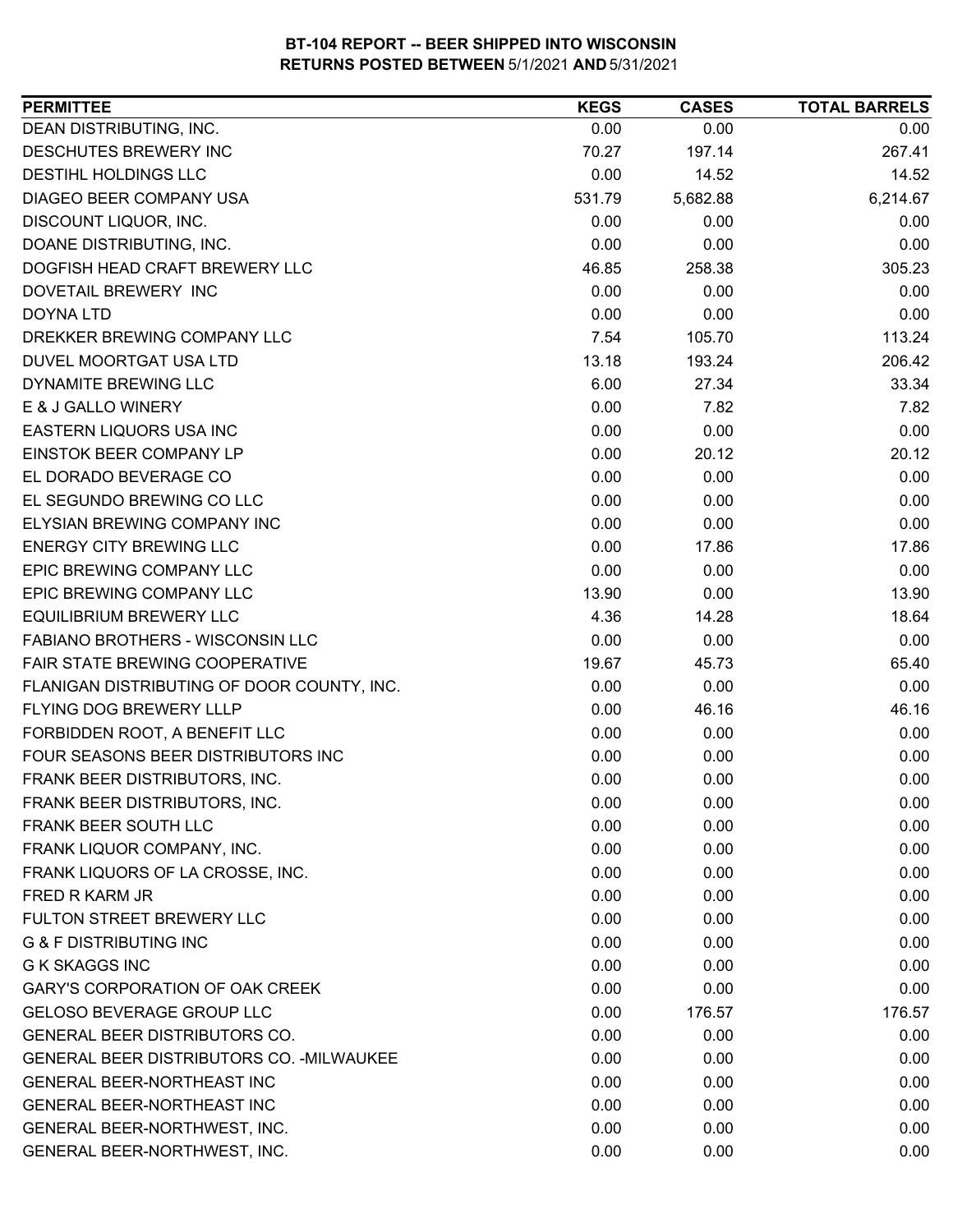| 0.00<br>0.00<br>0.00<br>0.00<br>0.00<br>0.00<br>0.00<br>0.00<br>0.00<br>0.00<br>0.00<br>0.00<br>5.62<br>5.62<br>0.00<br>0.00<br>0.00<br>0.00<br>159.62<br>197.29<br>37.67<br>0.00<br>0.00<br>0.00<br>0.00<br>0.00<br>0.00<br>0.00<br>0.00<br>0.00<br>0.00<br>0.00<br>0.00<br>0.00<br>0.00<br>0.00<br>3.03<br>60.79<br>57.76<br>0.00<br>0.00<br>0.00<br>3,725.52<br>127.91<br>3,597.61<br>35.79<br>67.74<br>103.53<br>3.67<br>9.17<br>5.50<br>0.00<br>0.00<br>0.00<br>0.51<br>9.51<br>9.00<br>0.00<br>0.00<br>0.00<br>266.70<br>96.33<br>170.37<br>16.00<br>68.76<br>84.76<br>0.00<br>0.00<br>0.00<br>0.00<br>0.00<br>0.00<br>26.08<br>38.98<br>12.90<br>0.00<br>81.70<br>81.70<br>0.00<br>0.00<br>0.00<br>0.00<br>0.00<br>0.00<br>0.00<br><b>JBR BREWING LLC</b><br>0.00<br>0.00<br>0.00<br>0.00<br>0.00<br>3.33<br>3.41<br>6.74<br>0.00<br>0.00<br>0.00<br>0.00<br>0.00<br>0.00<br>354.81<br>64.83<br>289.98<br>0.00<br>0.00<br>0.00<br>0.00<br>0.00<br>0.00<br>0.00<br>0.00<br>0.00<br>0.00<br>0.00<br>0.00<br>59.75<br>156.87<br>97.12<br>15.48<br>7.00<br>22.48<br>0.00<br>0.00<br>0.00 | <b>PERMITTEE</b>                                  | <b>KEGS</b> | <b>CASES</b> | <b>TOTAL BARRELS</b> |
|---------------------------------------------------------------------------------------------------------------------------------------------------------------------------------------------------------------------------------------------------------------------------------------------------------------------------------------------------------------------------------------------------------------------------------------------------------------------------------------------------------------------------------------------------------------------------------------------------------------------------------------------------------------------------------------------------------------------------------------------------------------------------------------------------------------------------------------------------------------------------------------------------------------------------------------------------------------------------------------------------------------------------------------------------------------------------------------------|---------------------------------------------------|-------------|--------------|----------------------|
|                                                                                                                                                                                                                                                                                                                                                                                                                                                                                                                                                                                                                                                                                                                                                                                                                                                                                                                                                                                                                                                                                             | GENERAL BEER-NORTHWEST, INC.                      |             |              |                      |
|                                                                                                                                                                                                                                                                                                                                                                                                                                                                                                                                                                                                                                                                                                                                                                                                                                                                                                                                                                                                                                                                                             | <b>GENERAL BEVERAGE SALES CO.</b>                 |             |              |                      |
|                                                                                                                                                                                                                                                                                                                                                                                                                                                                                                                                                                                                                                                                                                                                                                                                                                                                                                                                                                                                                                                                                             | GENERAL BEVERAGE SALES CO. - OSHKOSH              |             |              |                      |
|                                                                                                                                                                                                                                                                                                                                                                                                                                                                                                                                                                                                                                                                                                                                                                                                                                                                                                                                                                                                                                                                                             | GENERAL BEVERAGE SALES CO.-MILWAUKEE              |             |              |                      |
|                                                                                                                                                                                                                                                                                                                                                                                                                                                                                                                                                                                                                                                                                                                                                                                                                                                                                                                                                                                                                                                                                             | <b>GEORGE BOZIC JR</b>                            |             |              |                      |
|                                                                                                                                                                                                                                                                                                                                                                                                                                                                                                                                                                                                                                                                                                                                                                                                                                                                                                                                                                                                                                                                                             | <b>GLOBAL VILLAGE IMPORTS LLC</b>                 |             |              |                      |
|                                                                                                                                                                                                                                                                                                                                                                                                                                                                                                                                                                                                                                                                                                                                                                                                                                                                                                                                                                                                                                                                                             | <b>GMB PARTNERS LLC</b>                           |             |              |                      |
|                                                                                                                                                                                                                                                                                                                                                                                                                                                                                                                                                                                                                                                                                                                                                                                                                                                                                                                                                                                                                                                                                             | <b>GOOD OMEN BOTTLING LLC</b>                     |             |              |                      |
|                                                                                                                                                                                                                                                                                                                                                                                                                                                                                                                                                                                                                                                                                                                                                                                                                                                                                                                                                                                                                                                                                             | <b>GORDON BIERSCH BREWING COMPANY</b>             |             |              |                      |
|                                                                                                                                                                                                                                                                                                                                                                                                                                                                                                                                                                                                                                                                                                                                                                                                                                                                                                                                                                                                                                                                                             | <b>GREAT CENTRAL BREWING LLC</b>                  |             |              |                      |
|                                                                                                                                                                                                                                                                                                                                                                                                                                                                                                                                                                                                                                                                                                                                                                                                                                                                                                                                                                                                                                                                                             | <b>GREEN BENCH BREWING CO LLC</b>                 |             |              |                      |
|                                                                                                                                                                                                                                                                                                                                                                                                                                                                                                                                                                                                                                                                                                                                                                                                                                                                                                                                                                                                                                                                                             | H C FOODS CO LTD                                  |             |              |                      |
|                                                                                                                                                                                                                                                                                                                                                                                                                                                                                                                                                                                                                                                                                                                                                                                                                                                                                                                                                                                                                                                                                             | HARPOON DISTRIBUTING COMPANY                      |             |              |                      |
|                                                                                                                                                                                                                                                                                                                                                                                                                                                                                                                                                                                                                                                                                                                                                                                                                                                                                                                                                                                                                                                                                             | <b>HEAVY RIFF BREWING COMPANY LLC</b>             |             |              |                      |
|                                                                                                                                                                                                                                                                                                                                                                                                                                                                                                                                                                                                                                                                                                                                                                                                                                                                                                                                                                                                                                                                                             | HEINEKEN USA INCORPORATED                         |             |              |                      |
|                                                                                                                                                                                                                                                                                                                                                                                                                                                                                                                                                                                                                                                                                                                                                                                                                                                                                                                                                                                                                                                                                             | HOFBRAUHAUS OF AMERICA, LLC                       |             |              |                      |
|                                                                                                                                                                                                                                                                                                                                                                                                                                                                                                                                                                                                                                                                                                                                                                                                                                                                                                                                                                                                                                                                                             | <b>HOLZLAGER BREWING LLC</b>                      |             |              |                      |
|                                                                                                                                                                                                                                                                                                                                                                                                                                                                                                                                                                                                                                                                                                                                                                                                                                                                                                                                                                                                                                                                                             | HOME BREW MART INC                                |             |              |                      |
|                                                                                                                                                                                                                                                                                                                                                                                                                                                                                                                                                                                                                                                                                                                                                                                                                                                                                                                                                                                                                                                                                             | HOP BUTCHER FOR THE WORLD LLC                     |             |              |                      |
|                                                                                                                                                                                                                                                                                                                                                                                                                                                                                                                                                                                                                                                                                                                                                                                                                                                                                                                                                                                                                                                                                             | <b>ILLYRIAN IMPORT INC</b>                        |             |              |                      |
|                                                                                                                                                                                                                                                                                                                                                                                                                                                                                                                                                                                                                                                                                                                                                                                                                                                                                                                                                                                                                                                                                             | <b>INDEED BREWING COMPANY LLC</b>                 |             |              |                      |
|                                                                                                                                                                                                                                                                                                                                                                                                                                                                                                                                                                                                                                                                                                                                                                                                                                                                                                                                                                                                                                                                                             | INDIAN PEAKS BREWING COMPANY                      |             |              |                      |
|                                                                                                                                                                                                                                                                                                                                                                                                                                                                                                                                                                                                                                                                                                                                                                                                                                                                                                                                                                                                                                                                                             | <b>INTERNATIONAL DISTILLERS &amp; VINTERS LTD</b> |             |              |                      |
|                                                                                                                                                                                                                                                                                                                                                                                                                                                                                                                                                                                                                                                                                                                                                                                                                                                                                                                                                                                                                                                                                             | <b>INTERTRADE USA COMPANY</b>                     |             |              |                      |
|                                                                                                                                                                                                                                                                                                                                                                                                                                                                                                                                                                                                                                                                                                                                                                                                                                                                                                                                                                                                                                                                                             | <b>IRENE WAGNER</b>                               |             |              |                      |
|                                                                                                                                                                                                                                                                                                                                                                                                                                                                                                                                                                                                                                                                                                                                                                                                                                                                                                                                                                                                                                                                                             | <b>IRON HORSE BEVERAGE LLC</b>                    |             |              |                      |
|                                                                                                                                                                                                                                                                                                                                                                                                                                                                                                                                                                                                                                                                                                                                                                                                                                                                                                                                                                                                                                                                                             | <b>ISLAND CITY BREWING COMPANY LLC</b>            |             |              |                      |
|                                                                                                                                                                                                                                                                                                                                                                                                                                                                                                                                                                                                                                                                                                                                                                                                                                                                                                                                                                                                                                                                                             | <b>JAW PROPERTIES LLC</b>                         |             |              |                      |
|                                                                                                                                                                                                                                                                                                                                                                                                                                                                                                                                                                                                                                                                                                                                                                                                                                                                                                                                                                                                                                                                                             |                                                   |             |              |                      |
|                                                                                                                                                                                                                                                                                                                                                                                                                                                                                                                                                                                                                                                                                                                                                                                                                                                                                                                                                                                                                                                                                             | <b>JDZ INC</b>                                    |             |              |                      |
|                                                                                                                                                                                                                                                                                                                                                                                                                                                                                                                                                                                                                                                                                                                                                                                                                                                                                                                                                                                                                                                                                             | JESTER KING CRAFT BREWERY, LLC                    |             |              |                      |
|                                                                                                                                                                                                                                                                                                                                                                                                                                                                                                                                                                                                                                                                                                                                                                                                                                                                                                                                                                                                                                                                                             | <b>JOHN J COLLETTI</b>                            |             |              |                      |
|                                                                                                                                                                                                                                                                                                                                                                                                                                                                                                                                                                                                                                                                                                                                                                                                                                                                                                                                                                                                                                                                                             | JOHNSON BROTHERS OF WISCONSIN, INC.               |             |              |                      |
|                                                                                                                                                                                                                                                                                                                                                                                                                                                                                                                                                                                                                                                                                                                                                                                                                                                                                                                                                                                                                                                                                             | <b>JOSHUA DETH</b>                                |             |              |                      |
|                                                                                                                                                                                                                                                                                                                                                                                                                                                                                                                                                                                                                                                                                                                                                                                                                                                                                                                                                                                                                                                                                             | <b>JUNESHINE INC</b>                              |             |              |                      |
|                                                                                                                                                                                                                                                                                                                                                                                                                                                                                                                                                                                                                                                                                                                                                                                                                                                                                                                                                                                                                                                                                             | <b>JUSTIN STRAYER</b>                             |             |              |                      |
|                                                                                                                                                                                                                                                                                                                                                                                                                                                                                                                                                                                                                                                                                                                                                                                                                                                                                                                                                                                                                                                                                             | <b>KASTEEL USA</b>                                |             |              |                      |
|                                                                                                                                                                                                                                                                                                                                                                                                                                                                                                                                                                                                                                                                                                                                                                                                                                                                                                                                                                                                                                                                                             | KAY BEER DISTRIBUTING, INC.                       |             |              |                      |
|                                                                                                                                                                                                                                                                                                                                                                                                                                                                                                                                                                                                                                                                                                                                                                                                                                                                                                                                                                                                                                                                                             | KEWEENAW BREWING CO LLC                           |             |              |                      |
|                                                                                                                                                                                                                                                                                                                                                                                                                                                                                                                                                                                                                                                                                                                                                                                                                                                                                                                                                                                                                                                                                             | KINGS AND CONVICTS BP LLC                         |             |              |                      |
|                                                                                                                                                                                                                                                                                                                                                                                                                                                                                                                                                                                                                                                                                                                                                                                                                                                                                                                                                                                                                                                                                             | KLOCKOW BREWING COMPANY INC                       |             |              |                      |
| 0.00<br>0.00<br>0.00                                                                                                                                                                                                                                                                                                                                                                                                                                                                                                                                                                                                                                                                                                                                                                                                                                                                                                                                                                                                                                                                        | KOJIMA & INTERNATIONAL ASSOCIATES INC             |             |              |                      |
| 10.00<br>18.51<br>28.51                                                                                                                                                                                                                                                                                                                                                                                                                                                                                                                                                                                                                                                                                                                                                                                                                                                                                                                                                                                                                                                                     | KREBS BREWING CO., INC.                           |             |              |                      |
| 0.00<br>0.00<br>0.00                                                                                                                                                                                                                                                                                                                                                                                                                                                                                                                                                                                                                                                                                                                                                                                                                                                                                                                                                                                                                                                                        | <b>KRISTOFFER R RUSCH</b>                         |             |              |                      |
| <b>KROMBACHER USA LLC</b><br>0.00<br>0.00<br>0.00                                                                                                                                                                                                                                                                                                                                                                                                                                                                                                                                                                                                                                                                                                                                                                                                                                                                                                                                                                                                                                           |                                                   |             |              |                      |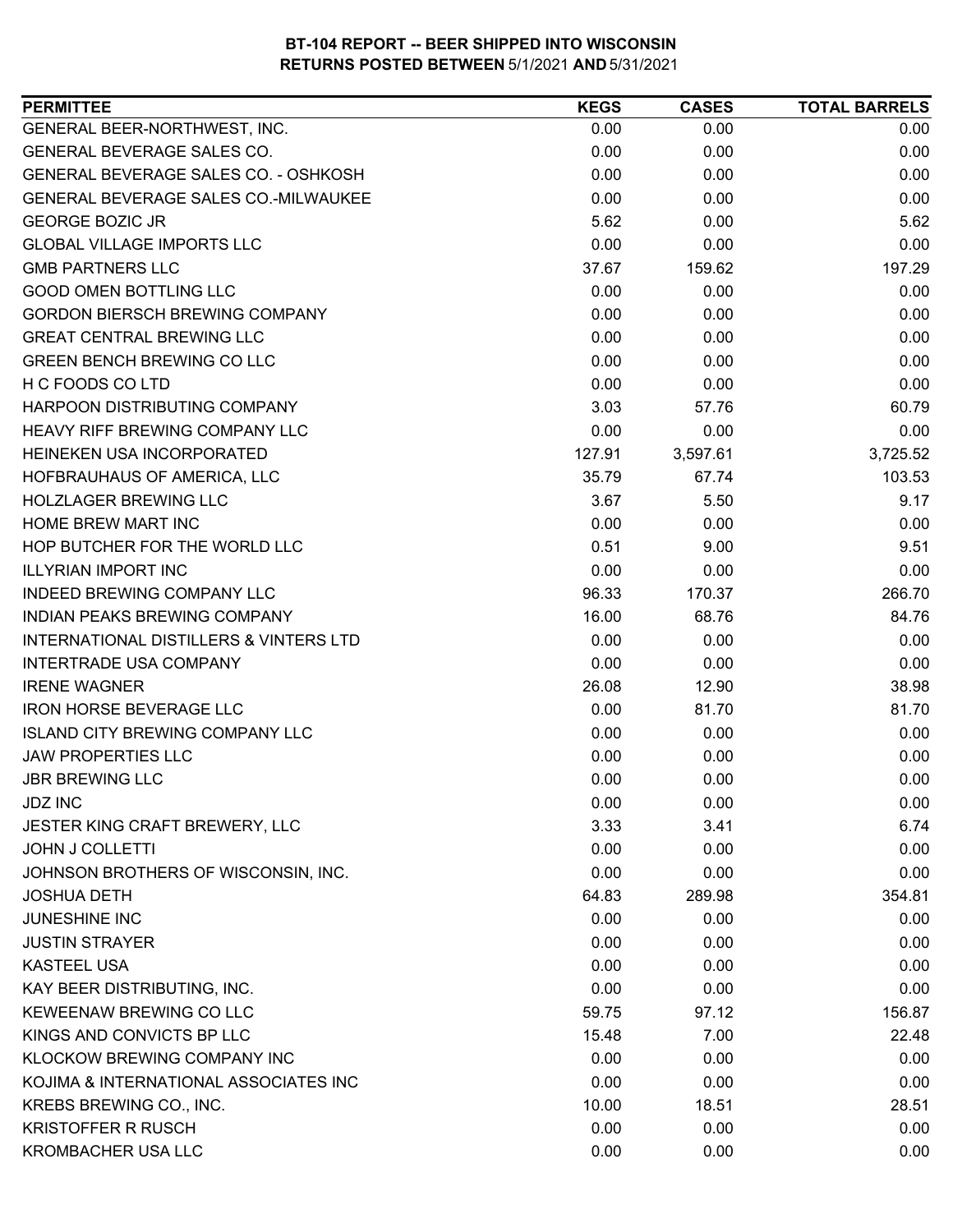| <b>PERMITTEE</b>                      | <b>KEGS</b> | <b>CASES</b> | <b>TOTAL BARRELS</b> |
|---------------------------------------|-------------|--------------|----------------------|
| KUHNHENN BREWING CO LLC               | 0.00        | 0.00         | 0.00                 |
| <b>KYSELA PERE ET FILS LTD</b>        | 0.00        | 0.00         | 0.00                 |
| LA CROSSE BEVERAGE LLC                | 0.00        | 0.00         | 0.00                 |
| <b>LABATT USA OPERATING CO LLC</b>    | 0.00        | 3,435.27     | 3,435.27             |
| <b>LAGUNITAS BREWING CO</b>           | 80.00       | 378.44       | 458.44               |
| LAKE OF THE WOODS BREWING CO          | 0.00        | 0.00         | 0.00                 |
| LARRY'S DISTRIBUTING CO., INC.        | 0.00        | 0.00         | 0.00                 |
| LEE BEVERAGE OF WISCONSIN LLC         | 0.00        | 0.00         | 0.00                 |
| LEE BEVERAGE OF WISCONSIN LLC         | 0.00        | 0.00         | 0.00                 |
| LEE BEVERAGE OF WISCONSIN LLC         | 0.00        | 0.00         | 0.00                 |
| LEFT COAST BREWING CO                 | 0.00        | 0.00         | 0.00                 |
| LENA BEVERAGE COMPANY                 | 0.00        | 0.00         | 0.00                 |
| LIFT BRIDGE BREWING TECHNOLOGIES LLC  | 115.01      | 198.66       | 313.67               |
| LISTERMANN MFG CO. INC.               | 0.00        | 0.00         | 0.00                 |
| LOGSDON FARMHOUSE ALES LLC            | 4.60        | 1.94         | 6.54                 |
| <b>LONGSTOCK III LLC</b>              | 0.00        | 0.00         | 0.00                 |
| LOUIS GLUNZ BEER INC                  | 23.19       | 77.49        | 100.68               |
| <b>LYTT LLC</b>                       | 0.00        | 0.00         | 0.00                 |
| MAINE BEER COMPANY, LLC               | 0.00        | 0.00         | 0.00                 |
| <b>MANKATO BREWERY LLC</b>            | 0.00        | 0.00         | 0.00                 |
| MARK ANTHONY BRANDS INC.              | 0.00        | 15,215.49    | 15,215.49            |
| MASSACHUSETTS BEVERAGE ALLIANCE LLC   | 0.00        | 0.00         | 0.00                 |
| MATT BREWING CO INC                   | 0.00        | 4.12         | 4.12                 |
| MERCENARY BREWERY & DISTILLERY LLC    | 20.83       | 49.37        | 70.20                |
| MERCHANT DU VIN CORPORATION           | 0.00        | 47.44        | 47.44                |
| METROPOLITAN BREWING LLC              | 0.00        | 0.00         | 0.00                 |
| <b>MHW LTD</b>                        | 0.00        | 2.88         | 2.88                 |
| MIA BREWERY CO. INC.                  | 3.83        | 8.13         | 11.96                |
| MICHAEL G ANSAY                       | 0.00        | 0.00         | 0.00                 |
| MIGHTY SWELL COCKTAIL COMPANY LLC     | 0.00        | 301.96       | 301.96               |
| <b>MIKERPHONE BREWING LLC</b>         | 2.50        | 0.09         | 2.59                 |
| <b>MODIST BREWING LLC</b>             | 38.13       | 0.00         | 38.13                |
| MOLSON COORS BEVERAGE COMPANY USA LLC | 396.91      | 10,215.33    | 10,612.24            |
| MONKLESS BREWING LLC                  | 0.00        | 0.00         | 0.00                 |
| MOOSE LAKE BREWING CO., LLC           | 3.78        | 0.00         | 3.78                 |
| MOTHER LODE BREWING LLC               | 0.00        | 0.00         | 0.00                 |
| MPL BRANDS NV INC                     | 0.00        | 0.00         | 0.00                 |
| MUTUAL WHOLESALE LIQUOR INC           | 0.00        | 0.00         | 0.00                 |
| <b>NDC SYSTEMS LP</b>                 | 59.05       | 0.00         | 59.05                |
| NEBRASKA BREWING CO INC               | 0.00        | 0.00         | 0.00                 |
| NEW BELGIUM BREWING COMPANY INC       | 170.50      | 1,492.82     | 1,663.32             |
| NEW HOLLAND BREWING CO LLC            | 0.00        | 0.00         | 0.00                 |
| NEW YORK MUTUAL TRADING CO INC        | 0.00        | 0.00         | 0.00                 |
| NOELKE DISTRIBUTORS, INC.             | 0.00        | 0.00         | 0.00                 |
| NORTH COAST BREWING CO INC            | 0.00        | 36.21        | 36.21                |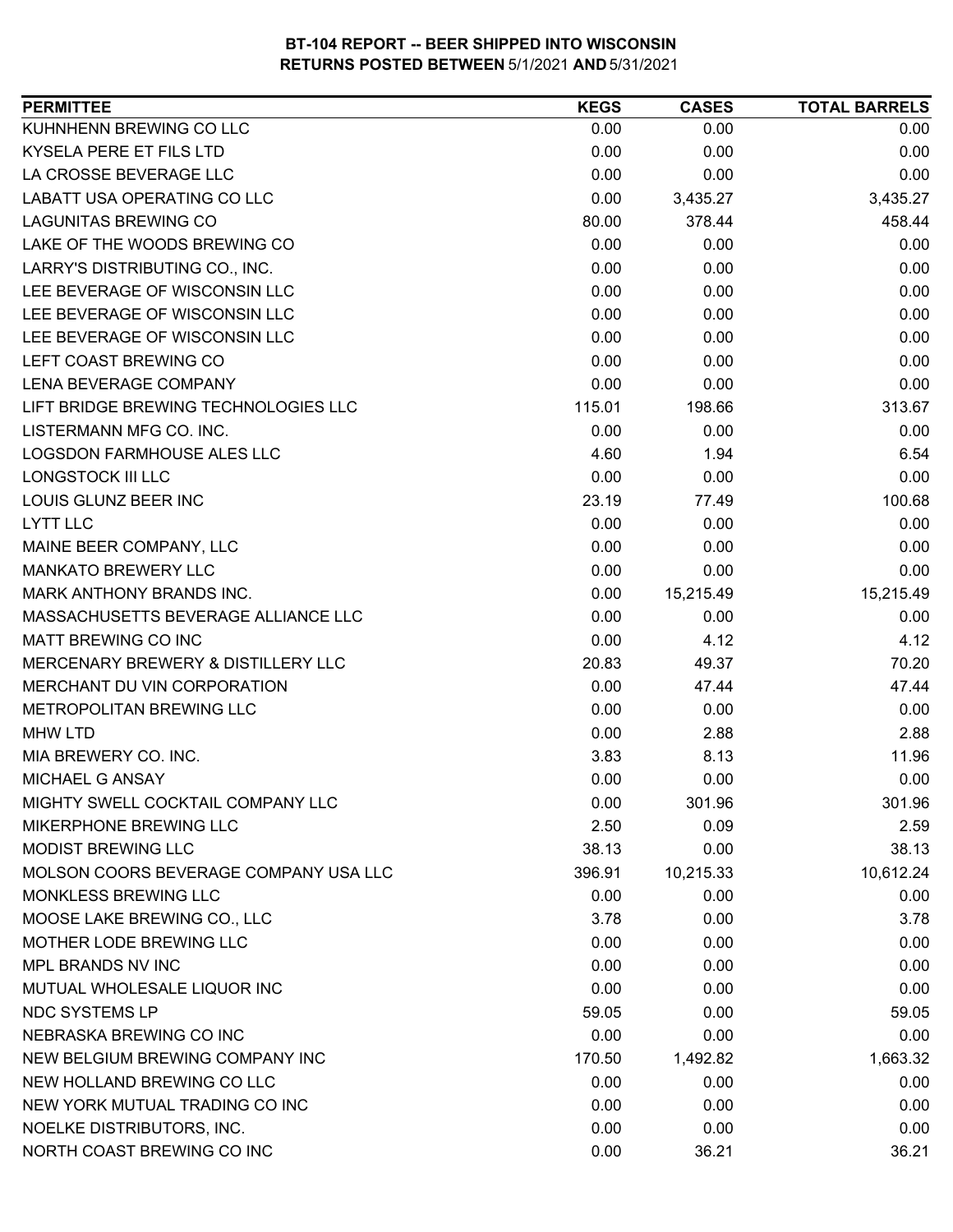| <b>PERMITTEE</b>                     | <b>KEGS</b> | <b>CASES</b> | <b>TOTAL BARRELS</b> |
|--------------------------------------|-------------|--------------|----------------------|
| NORTHERN UNITED BREWING COMPANY, LLC | 0.00        | 0.00         | 0.00                 |
| NOUVEAU VENTURES LLC                 | 0.00        | 0.00         | 0.00                 |
| NUDE BEVERAGES, INC.                 | 0.00        | 36.30        | 36.30                |
| <b>ODELL BREWING COMPANY</b>         | 32.00       | 245.32       | 277.32               |
| OFF TRAIL COLLECTIVE INC             | 5.00        | 4.26         | 9.26                 |
| OFF-KILTER BREWING INC               | 1.00        | 0.00         | 1.00                 |
| ON TOUR BREWING COMPANY LLC          | 0.00        | 0.00         | 0.00                 |
| OREGON BREWING COMPANY INC           | 0.00        | 76.81        | 76.81                |
| PALS BREWING COMPANY, LLC            | 0.00        | 0.00         | 0.00                 |
| PAMPA BEVERAGES LLC                  | 0.00        | 0.00         | 0.00                 |
| PARK RIDGE DISTRIBUTING, INC.        | 0.00        | 0.00         | 0.00                 |
| PATERNO IMPORTS LTD                  | 0.00        | 0.00         | 0.00                 |
| PAULANER USA LLC                     | 98.00       | 411.58       | 509.58               |
| PEHLER DISTRIBUTING, INC.            | 0.00        | 0.00         | 0.00                 |
| PERENNIAL PARTNERS LLC               | 4.70        | 5.81         | 10.51                |
| PHASE THREE BREWING COMPANY LLC      | 6.33        | 9.51         | 15.84                |
| <b>PHIL KNUTSEN</b>                  | 0.00        | 0.00         | 0.00                 |
| PHILLIPS WINE COMPANY                | 0.00        | 0.00         | 0.00                 |
| PIPEWORKS PRODUCTION LLC             | 0.00        | 0.00         | 0.00                 |
| PRO-LIQUITECH LLC                    | 0.00        | 0.00         | 0.00                 |
| PROST BREWING COMPANY LLC            | 0.00        | 0.00         | 0.00                 |
| RAHR & SONS BREWING LP               | 0.00        | 0.00         | 0.00                 |
| RATAS WHOLESALE LIQUOR COMPANY       | 0.00        | 0.00         | 0.00                 |
| <b>REVELATION ALES LLC</b>           | 0.00        | 0.00         | 0.00                 |
| RHINEGEIST, LLC                      | 22.33       | 12.41        | 34.74                |
| ROAK BREWING CO., LLC                | 0.00        | 0.00         | 0.00                 |
| S. & S. DISTRIBUTING, INC.           | 0.00        | 0.00         | 0.00                 |
| S. & S. DISTRIBUTING, INC.           | 0.00        | 0.00         | 0.00                 |
| <b>SAPPORO USA INC</b>               | 0.00        | 21.06        | 21.06                |
| SARATOGA LIQUOR CO., INC.            | 0.00        | 0.00         | 0.00                 |
| SAUGATUCK BREWING COMPANY INC        | 8.67        | 38.48        | 47.15                |
| SCHAFER-REICHART SELECTIONS, INC.    | 0.00        | 147.20       | 147.20               |
| SHELTON BROTHERS INC                 | 0.00        | 0.00         | 0.00                 |
| <b>SHORTS BREWING COMPANY</b>        | 18.50       | 14.59        | 33.09                |
| SIERRA NEVADA BREWING COMPANY        | 135.11      | 774.84       | 909.95               |
| SINGHA NORTH AMERICA INC             | 0.00        | 0.00         | 0.00                 |
| SLEEPING GIANT BREWING COMPANY LLC   | 15.00       | 21.78        | 36.78                |
| SOLEMN OATH BREWERY LLC              | 0.83        | 8.48         | 9.31                 |
| SOUTHERN GRIST BREWING COMPANY       | 0.00        | 0.00         | 0.00                 |
| SOUTHERN TIER BREWING COMPANY LLC    | 0.00        | 32.56        | 32.56                |
| SP3 LLC                              | 0.00        | 0.00         | 0.00                 |
| <b>SPIRAL BREWERY LLC</b>            | 0.17        | 2.87         | 3.04                 |
| <b>SRB OPERATIONS LLC</b>            | 0.00        | 0.00         | 0.00                 |
| ST KILLIAN IMPORTING CO INC          | 46.02       | 616.18       | 662.20               |
| STANLEY STAWSKI DIST CO INC          | 0.00        | 0.00         | 0.00                 |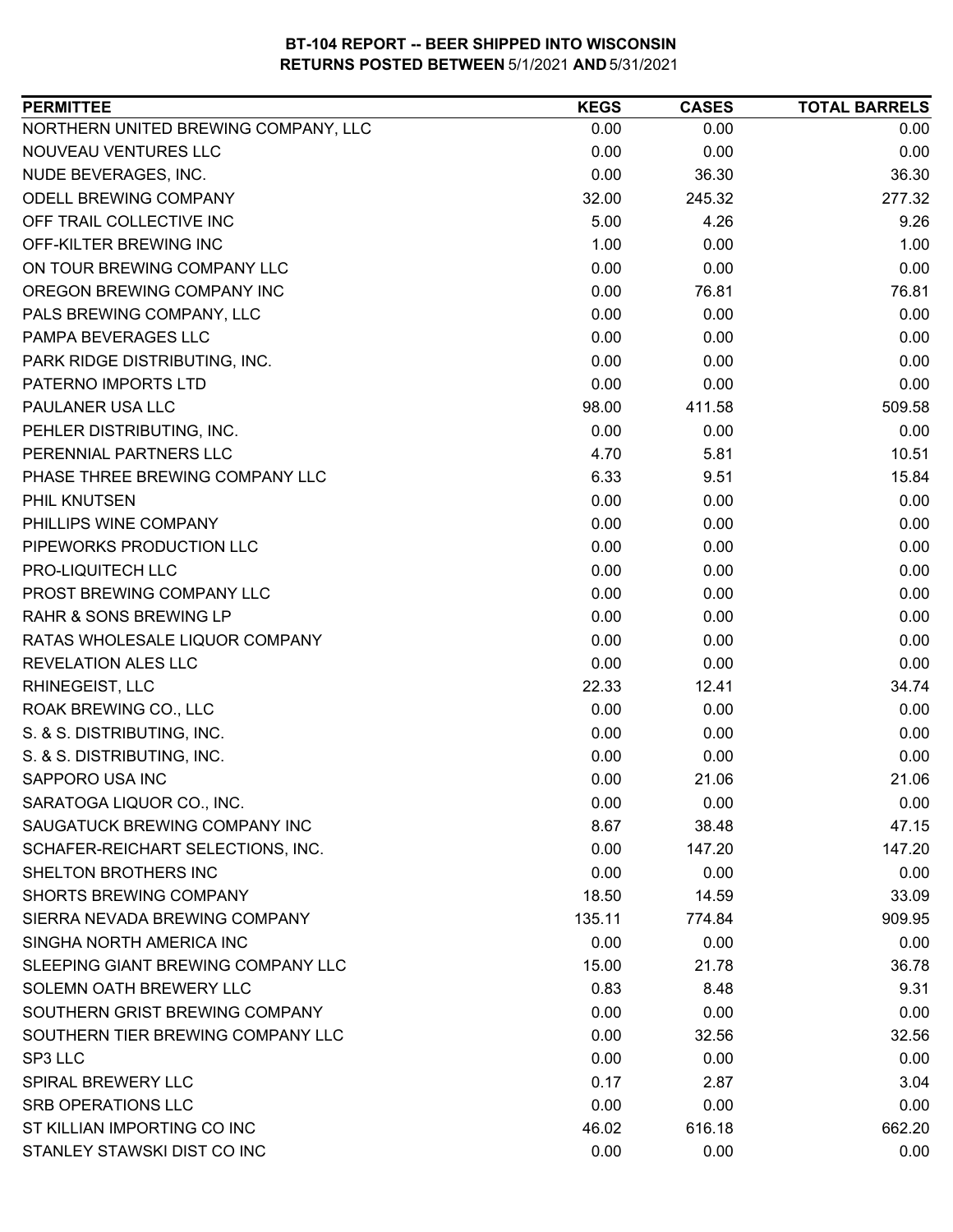| <b>PERMITTEE</b>                        | <b>KEGS</b> | <b>CASES</b> | <b>TOTAL BARRELS</b> |
|-----------------------------------------|-------------|--------------|----------------------|
| <b>STEVE CRIDER</b>                     | 0.00        | 0.00         | 0.00                 |
| STONE BREWING CO LLC                    | 53.68       | 141.26       | 194.94               |
| SUGAR CREEK ACQUISITION LLC             | 0.00        | 0.00         | 0.00                 |
| SUMMIT BREWING COMPANY                  | 223.00      | 382.78       | 605.78               |
| SUN KING BREWING CO LLC                 | 0.00        | 0.00         | 0.00                 |
| SUPERIOR BEVERAGES LLC                  | 0.00        | 0.00         | 0.00                 |
| <b>SURLY BREWING COMPANY</b>            | 290.67      | 485.16       | 775.83               |
| SURVILLE ENTERPRISES CORP               | 0.00        | 0.00         | 0.00                 |
| <b>SYLWESTER KOLAKOWSKI</b>             | 0.00        | 17.97        | 17.97                |
| <b>SYRIANA INC</b>                      | 0.00        | 0.00         | 0.00                 |
| TABLEBLUFF BREWING CO INC               | 0.00        | 0.00         | 0.00                 |
| THE ALE APOTHECARY                      | 0.00        | 0.00         | 0.00                 |
| THE BROOKLYN BREWERY CORPORATION        | 56.00       | 104.52       | 160.52               |
| THE BRUERY LLC                          | 0.00        | 0.00         | 0.00                 |
| THE CHURCH STREET BREWING COMPANY LLC   | 0.00        | 0.00         | 0.00                 |
| THE FLORIDA BREWERY, INC.               | 0.00        | 0.00         | 0.00                 |
| THE GAMBRINUS COMPANY                   | 83.00       | 303.54       | 386.54               |
| THE GREAT LAKES BREWING CO              | 55.50       | 121.95       | 177.45               |
| THE TRI CITY BREWING COMPANY            | 0.00        | 0.00         | 0.00                 |
| THOMAS A DORAIRAJ                       | 0.00        | 0.00         | 0.00                 |
| THREE FLOYDS BREWING LLC                | 92.84       | 248.80       | 341.64               |
| TIGHTHEAD BREWING COMPANY               | 2.50        | 1.82         | 4.32                 |
| <b>TODD FYTEN</b>                       | 0.00        | 0.00         | 0.00                 |
| <b>TOPPLING GOLIATH INC</b>             | 144.66      | 170.31       | 314.97               |
| <b>TORI-VERDI GROUP LLC</b>             | 0.00        | 0.00         | 0.00                 |
| TRIANGLE DISTRIBUTING COMPANY, INC.     | 0.00        | 0.00         | 0.00                 |
| <b>TROIKA BREWING COMPANY LLC</b>       | 3.50        | 6.80         | 10.30                |
| TWO BROTHERS BREWING COMPANY            | 0.00        | 13.94        | 13.94                |
| UINTA BREWING COMPANY                   | 0.00        | 0.00         | 0.00                 |
| UNE ANNEE BREWERY LLC                   | 0.00        | 0.00         | 0.00                 |
| UNITED STATES BEVERAGE LLC              | 0.00        | 445.93       | 445.93               |
| UNITED STATES DISTILLED PRODUCTS CO.    | 0.00        | 173.80       | 173.80               |
| UNITY VIBRATION LIVING KOMBUCHA TEA LLC | 0.00        | 0.00         | 0.00                 |
| UPLAND BREWING COMPANY INC              | 0.00        | 0.00         | 0.00                 |
| URSA MINOR BREWING LLC                  | 0.00        | 2.02         | 2.02                 |
| UTEPILS INVESTMENTS, LLC                | 0.00        | 0.00         | 0.00                 |
| VINO.COM LLC                            | 99.37       | 105.92       | 205.29               |
| VOODOO BREWING COMPANY INC.             | 0.00        | 0.00         | 0.00                 |
| WARSTEINER IMPORTERS AGENCY INC         | 2.55        | 106.69       | 109.24               |
| <b>WDI LLC</b>                          | 0.00        | 0.00         | 0.00                 |
| <b>WDI LLC</b>                          | 0.00        | 0.00         | 0.00                 |
| <b>WELDWERKS BREWING CO</b>             | 0.00        | 23.23        | 23.23                |
| <b>WETTEN IMPORTERS INC</b>             | 0.00        | 0.00         | 0.00                 |
| <b>WICKED RIVER BREWERY LLC</b>         | 0.00        | 0.00         | 0.00                 |
| WILD ANIMALS BREWING LLC                | 3.33        | 20.32        | 23.65                |